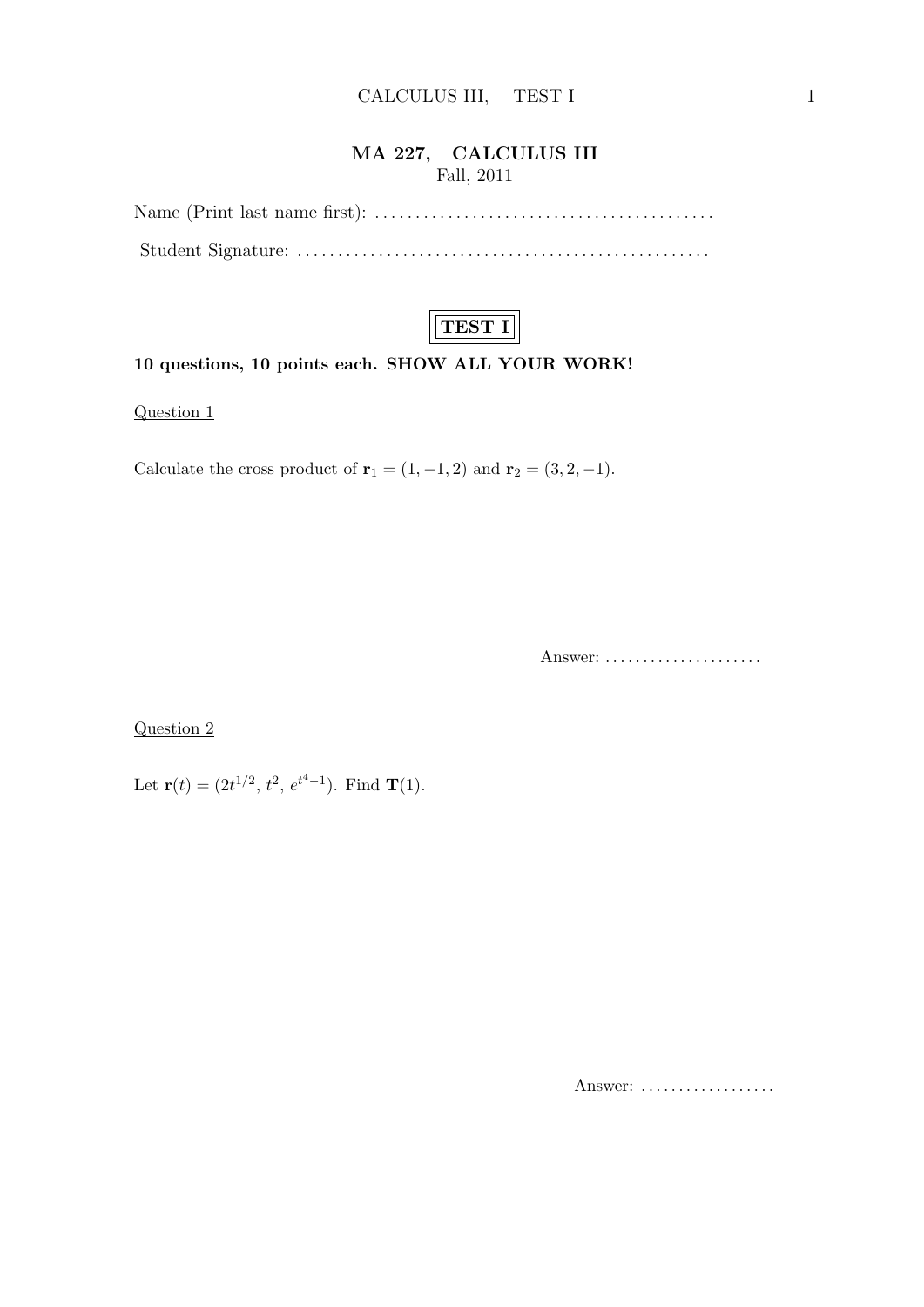Let  $\mathbf{r}(t) = (t, t, t^3)$ . Find SYMMETRIC equation of the tangent line at point  $t = 1$ .

Answer: ..................

Question 4

Let  $\mathbf{r}(t) = (\sin(t), e^{-t}, t^2 - 1)$ . Find curvature  $\kappa$  at point  $t = 0$ .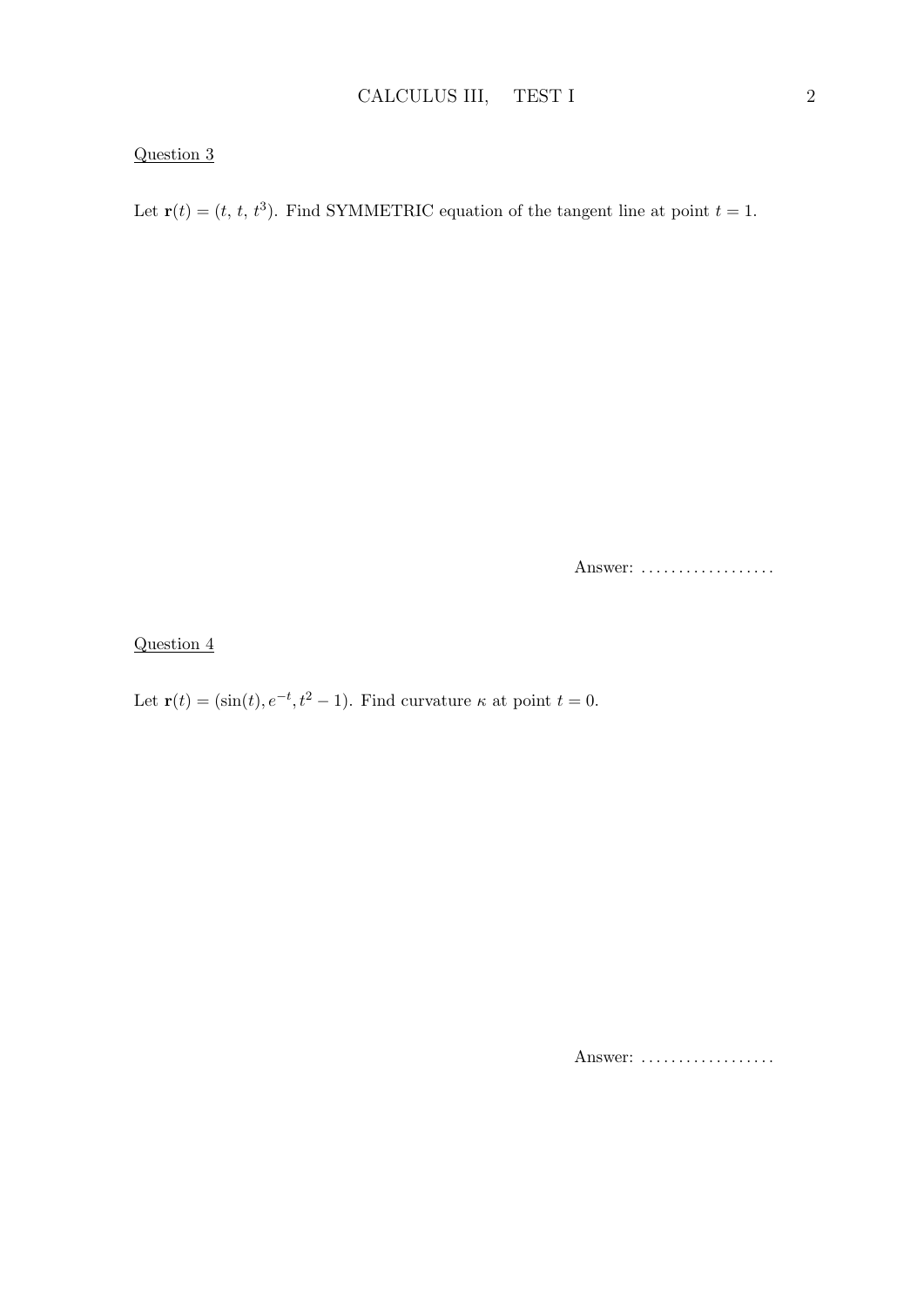Find the area of the parallelogram generated by the vectors  $(1, -1, -1)$  and  $(-1, 2, 2)$ .

Answer: ...................

Question 6

Find equation of the plane containing the points  $(2, 2, 1)$ ,  $(1, 2, -1)$  and  $(-1, 1, 1)$ .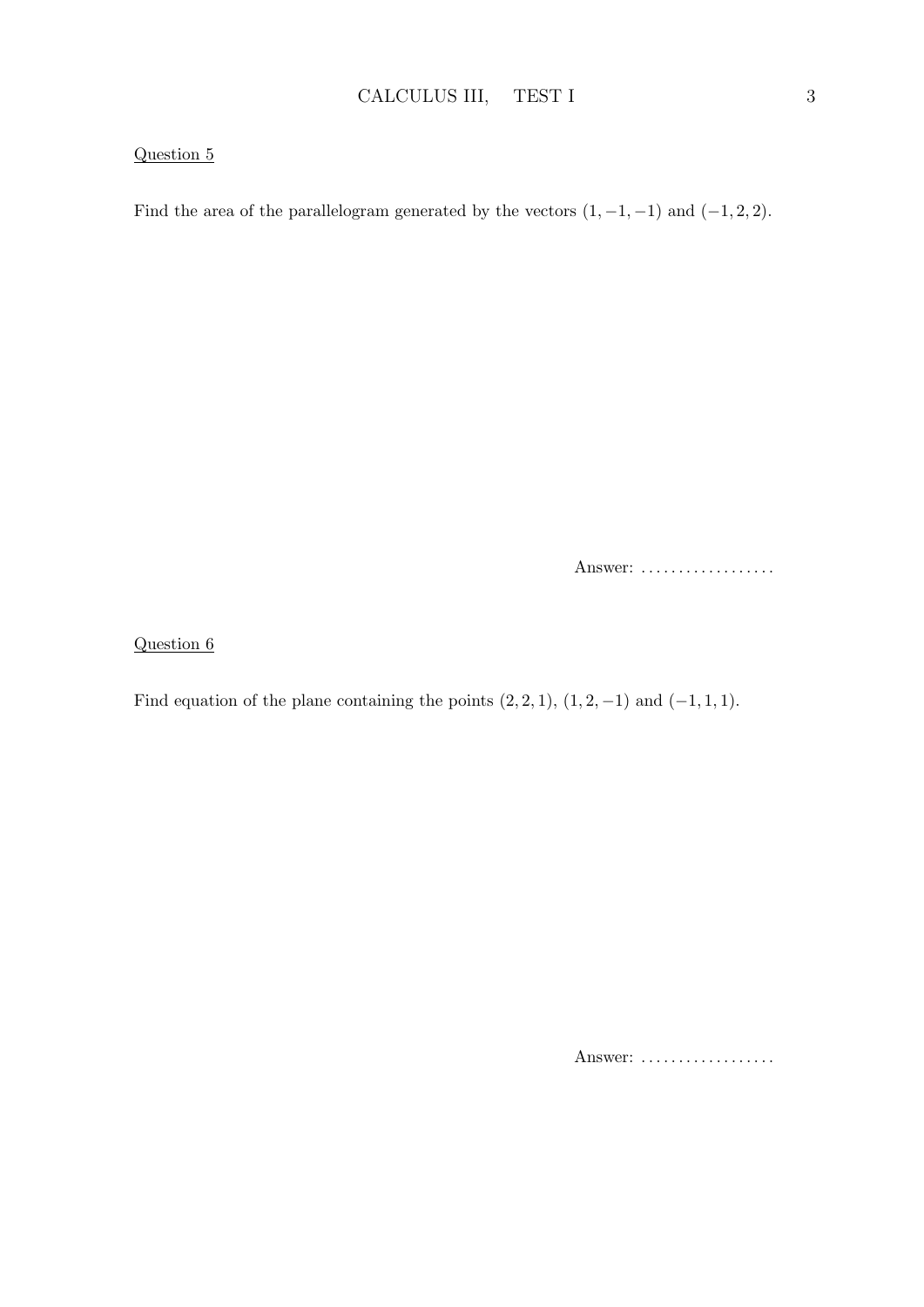A particle moves with position function  $\mathbf{r}(t) = (t^3, \sin(t), t^2 + 1)$ . Find velocity, acceleration and tangential and normal components of acceleration at point  $t = 0$ .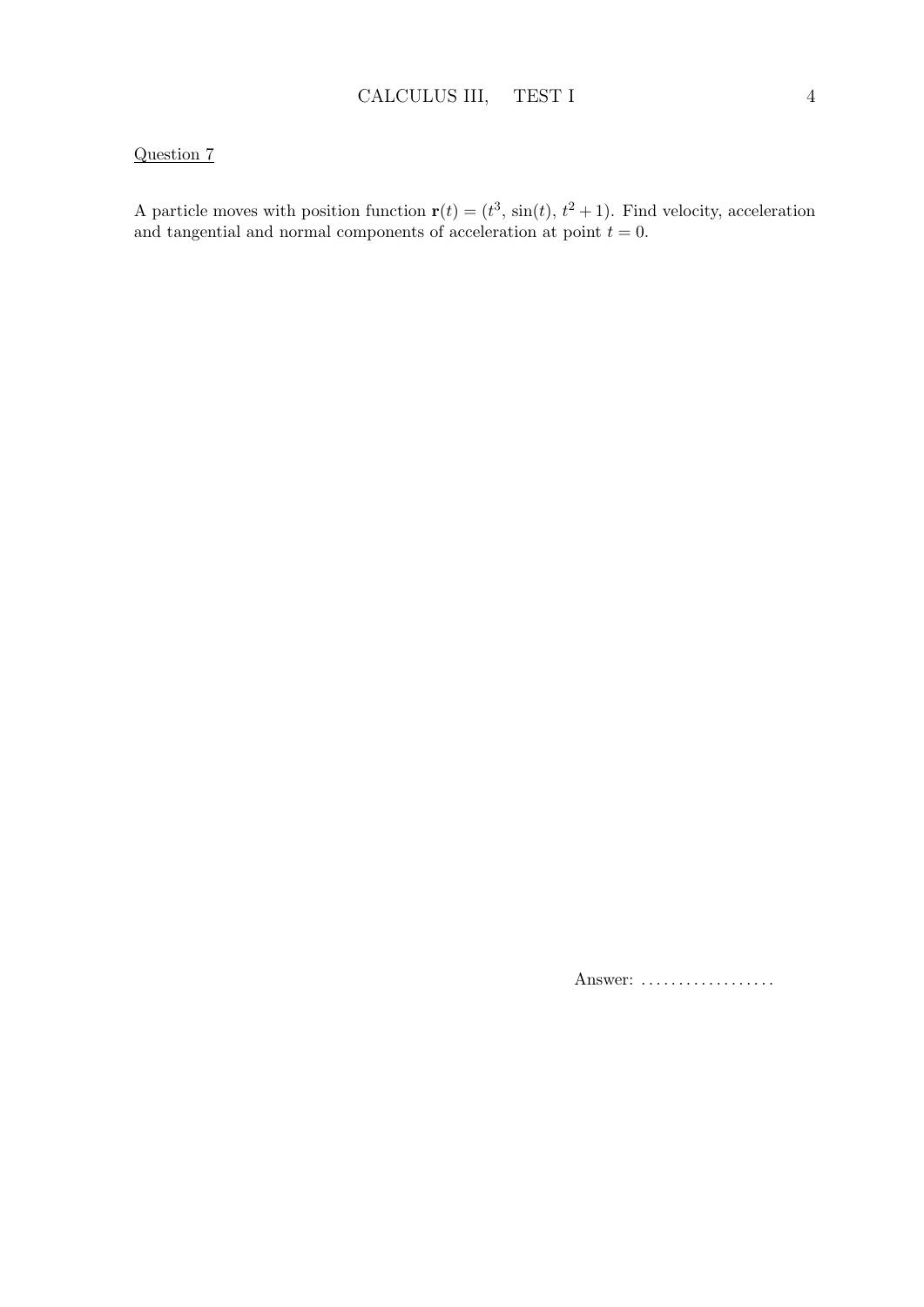Find parametric equation of the line which passes through the point  $(2, 1, -1)$  and is orthogonal to the vectors  $\mathbf{i} + \mathbf{j}$  and  $2\mathbf{j} - \mathbf{k}$ .